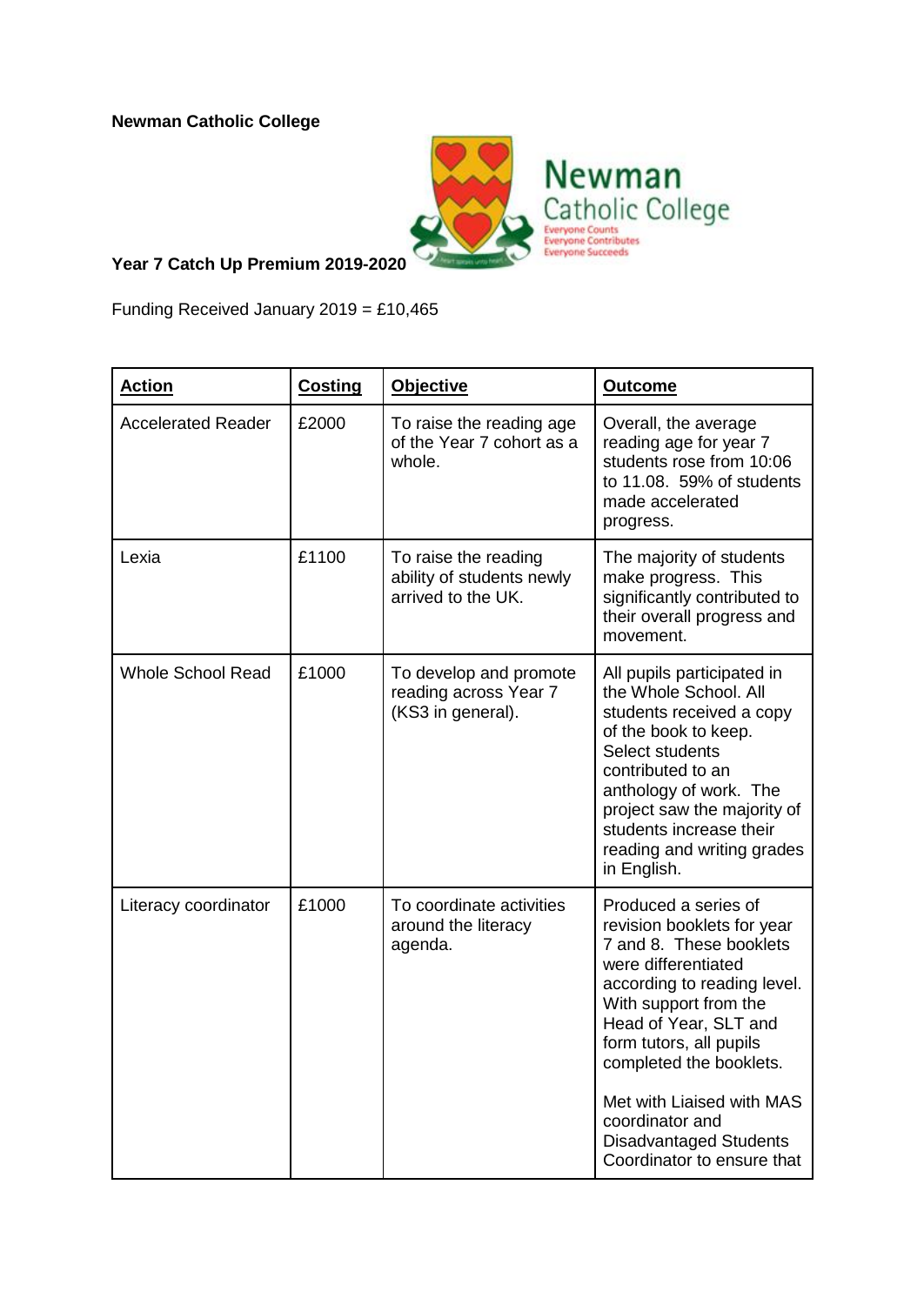|                                         |       |                                                                                                                                                                                                                                                                                                                                                                              | the literacy level of the<br>students were being met.<br>Focused on developing<br>the speaking, vocabulary<br>and oracy skills of the<br>students through Debate<br>and Public Speaking.                                                                                                                                |
|-----------------------------------------|-------|------------------------------------------------------------------------------------------------------------------------------------------------------------------------------------------------------------------------------------------------------------------------------------------------------------------------------------------------------------------------------|-------------------------------------------------------------------------------------------------------------------------------------------------------------------------------------------------------------------------------------------------------------------------------------------------------------------------|
| Literacy Intervention:<br>Project 10    | £1000 | To lead intervention for<br>students with a reading<br>age below 10 years.                                                                                                                                                                                                                                                                                                   | Multiple small, or one to<br>one, intervention sessions<br>focused on key reading<br>skills. Included regular<br>testing and skills specific<br>tasks to track progress.                                                                                                                                                |
| <b>Writing Club</b><br><b>Resources</b> | £250  | To lead and gage interest<br>in writing for pleasure and<br>for different genres and<br>themes, outside of<br>lessons.                                                                                                                                                                                                                                                       | Weekly sessions working<br>on specific writing skills<br>that covered many genres.<br>Students would plan, draft,<br>write and rewrite creative<br>writing pieces as well as<br>read and discuss different<br>literature. Students<br>entered multiple writing<br>competitions and won<br>awards and were<br>published. |
| <b>Precision Reading</b>                | £1200 | To develop pupils'<br>fluency and spelling<br>skills. This is done at KS3<br>and involves short, 5-10<br>minutes tasks to build<br>spelling skills by<br>practising the spelling of<br>new and familiar<br>words.Pupils' progress<br>can be tracked and<br>monitored as well as<br>making changes to<br>ensure that each pupil is<br>making as much progress<br>as possible. | 85% pupils made progress<br>in spelling ages. 70%<br>pupils made sustained<br>progress in reading.                                                                                                                                                                                                                      |
| Shakespeare<br><b>Schools Festival</b>  | £1500 | To encourage Y7 and<br>KS3 students to<br>participate in a<br>Shakespeare play.                                                                                                                                                                                                                                                                                              | The English and Drama<br>departments worked<br>together to support<br>students learning a<br>Shakespeare play and<br>gain the necessary skills<br>to perform on a stage.<br>Selected students<br>performed in a                                                                                                         |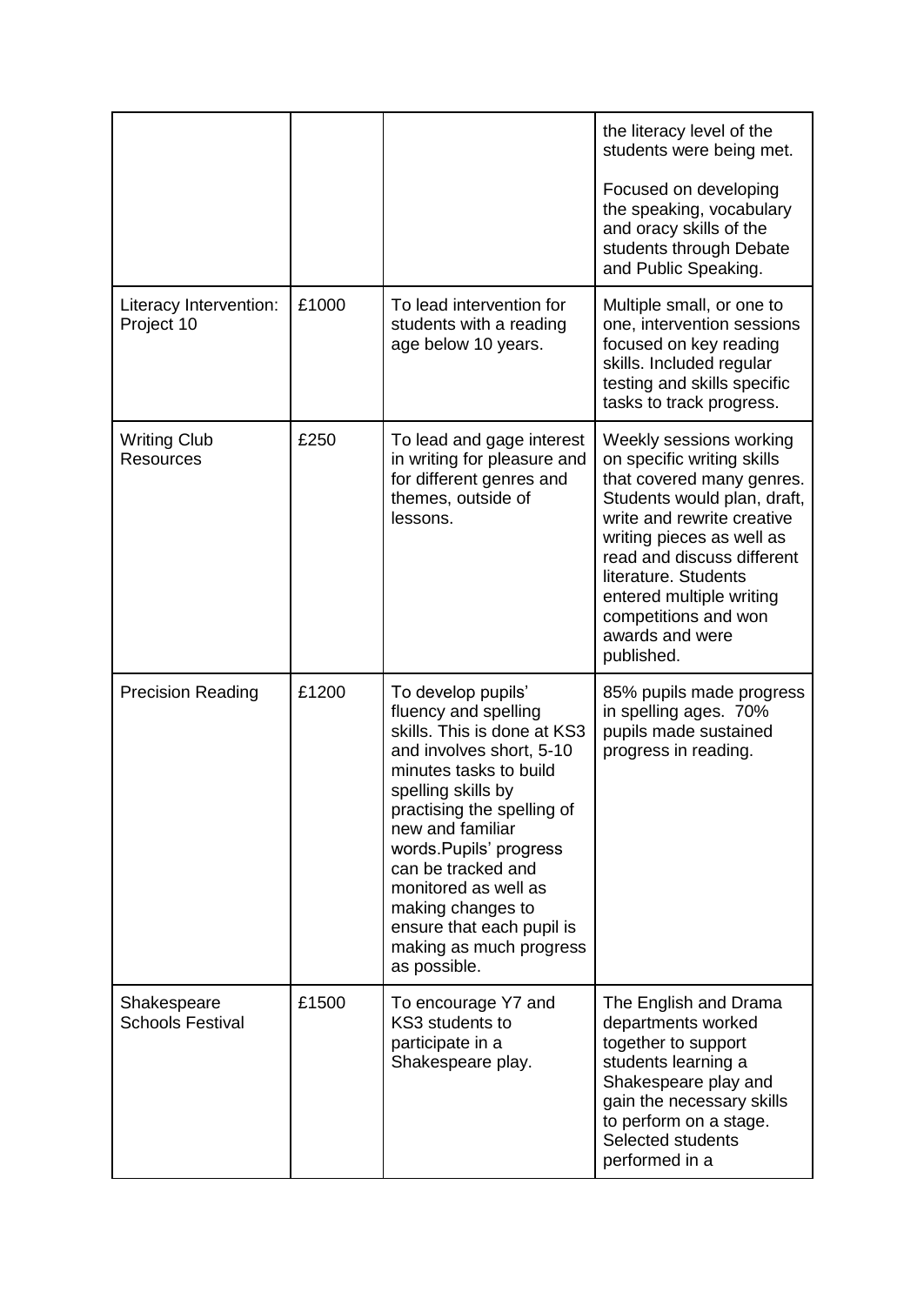|                                             |       |                                                                                                                                                                                                                                                                                | professional theatre and<br>made an additional six<br>months of progress in<br>reading.                                                                                                                                                                                                                                                                                                                                                                                                                                        |
|---------------------------------------------|-------|--------------------------------------------------------------------------------------------------------------------------------------------------------------------------------------------------------------------------------------------------------------------------------|--------------------------------------------------------------------------------------------------------------------------------------------------------------------------------------------------------------------------------------------------------------------------------------------------------------------------------------------------------------------------------------------------------------------------------------------------------------------------------------------------------------------------------|
| Literacy resources:<br>mixed media          | £145  | To provide students with<br>alternative sources of<br>nonfiction literature and<br>information on current<br>affairs.                                                                                                                                                          | More students engaged<br>with newspapers and<br>magazines. Students were<br>able to identify facts from<br>opinion. Students were<br>expressing interest in local<br>and current topics.                                                                                                                                                                                                                                                                                                                                       |
| www.mymaths.co.uk                           | £1000 | To provide students with<br>an online platform for<br>independent,<br>personalised learning and<br>revision, in order to build<br>up resilience and develop<br>the necessary skills to<br>access the content taught<br>in class.                                               | All Yr7 students have<br>been provided with their<br>individual login. All parents<br>were informed of this<br>resource at the Parents<br>Welcome Evening in the<br>Autumn term. Homework<br>and revision tasks are set<br>at least fortnightly for each<br>student in the year group;<br>these are immediately<br>marked, and students<br>receive feedback in real<br>time. Teachers have<br>access to each pupil's<br>record of results, in order<br>to track progress and<br>inform planning.                               |
| <b>UKMT</b> (Individual<br>Maths Challenge) | £200  | To provide stretch and<br>challenge for more able<br>students across the Key<br>Stages. This encourages<br>problem-solving skills,<br>and bridges the gap for<br>disadvantaged students<br>as they have the<br>opportunity to access<br>university outreach from<br>the onset. | More able students are<br>challenged to attempt<br>questions that require a<br>broader understanding of<br>not just Maths according<br>to the National Curriculum,<br>but they are also engaged<br>in a wider set of skills<br>which prepares them for<br>life.<br>By entering students for<br>the Maths Challenge,<br>NCC is also invited to<br>nominate students for the<br>Royal Institute<br><b>Mathematics</b><br>Masterclasses, delivering<br>university-style seminars<br>and workshops from<br>leading mathematicians. |
| www.mathsbox.org.u                          | £70   | Students are provided                                                                                                                                                                                                                                                          | Students feel more                                                                                                                                                                                                                                                                                                                                                                                                                                                                                                             |